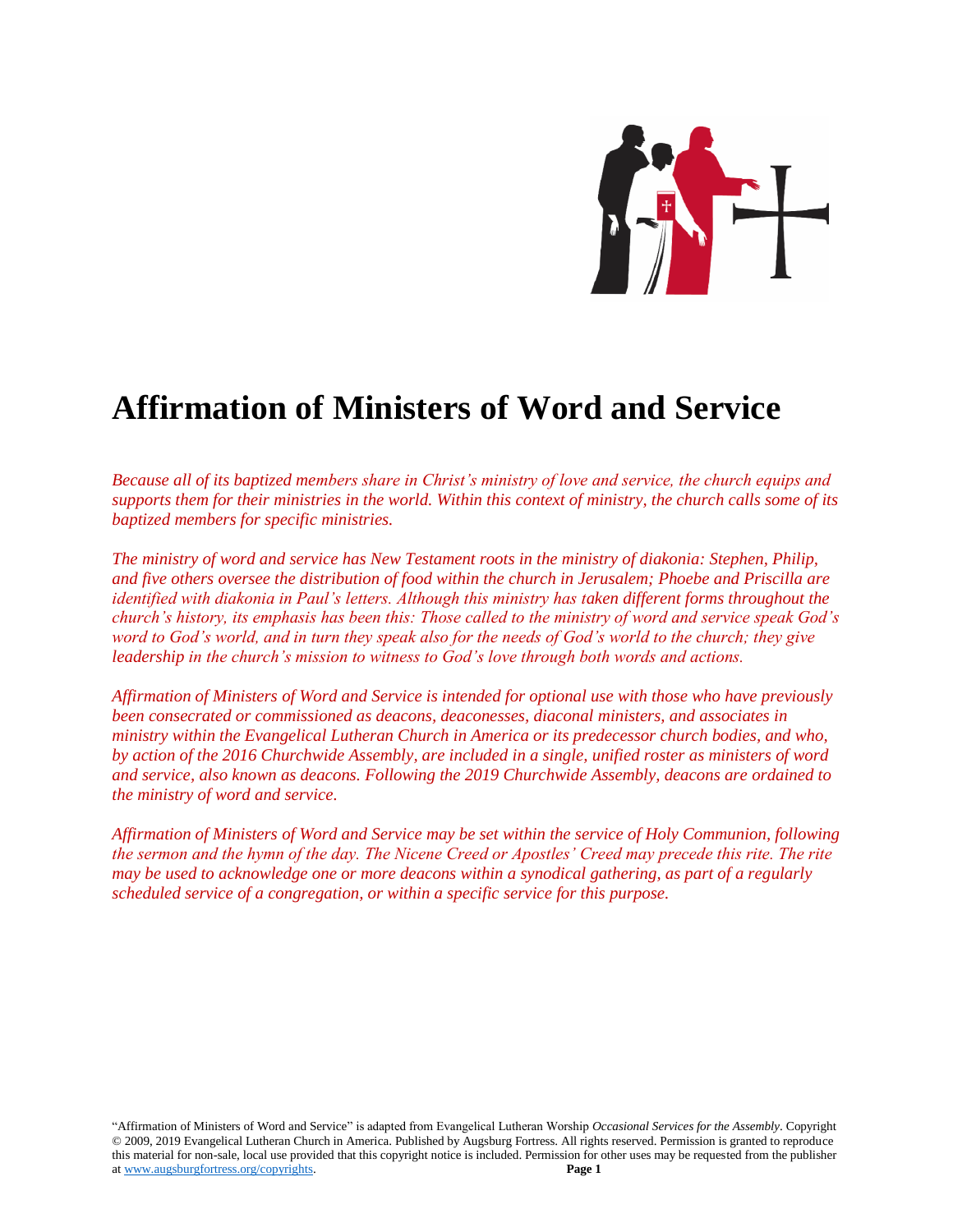## **Presentation**

*The presiding minister invites the minister/s of word and service to come before the assembly. The assembly is seated.* 

*The presiding minister addresses the assembly.*

Today we recognize *name/s, minister/s* of word and service in the Evangelical Lutheran Church in America. Having been called to the ministry of word and service, having been consecrated or commissioned to this ministry, we affirm that *they are* included on the roster of those ordained as ministers of word and service.

## **Address and Questions**

*The presiding minister addresses the minister/s of word and service.* All baptized Christians are called to share in Christ's ministry of love and service in the world, to the glory of God and for the sake of the human family and the whole creation. You have been called as *minister/s* of word and service to give leadership in the church's mission to proclaim the gospel through word and deed. You have been entrusted with the ministry of word and service in the one holy catholic church by the laying on of hands and by prayer.

*One or more of the following scripture passages are addressed to the minister/s of word and service. A reading from Luke:* Jesus said, "The Spirit of the Lord is upon me, because he has anointed me to bring good news to the poor. He has sent me to proclaim release to the captives and recovery of sight to the blind, to let the oppressed go free, to proclaim the year of the Lord's favor." *(Luke 4:18-19)*

*A reading from First Corinthians:* There are varieties of gifts, but the same Spirit; and there are varieties of services, but the same Lord; and there are varieties of activities, but it is the same God who activates all of them in everyone. To each is given the manifestation of the Spirit for the common good. *(1 Corinthians 12:4-7)*

*A reading from Second Timothy:* Rekindle the gift of God that is within you through the laying on of hands. Hold to the standard of sound teaching that you have heard, in the faith and love that are in Christ Jesus. Guard the good treasure entrusted to you, with the help of the Holy Spirit living in us. Be strong in the grace that is in Christ Jesus. *(2 Timothy 1:6, 13-14; 2:1)*

*The presiding minister addresses the minister/s of word and service.*

Before almighty God, to whom you must give account, and in the presence of this assembly, I ask: Will you continue to accept this ministry, believing that you are called by God to serve faithfully as *minister/s* of word and service? *Response:* I will, and I ask God to help me.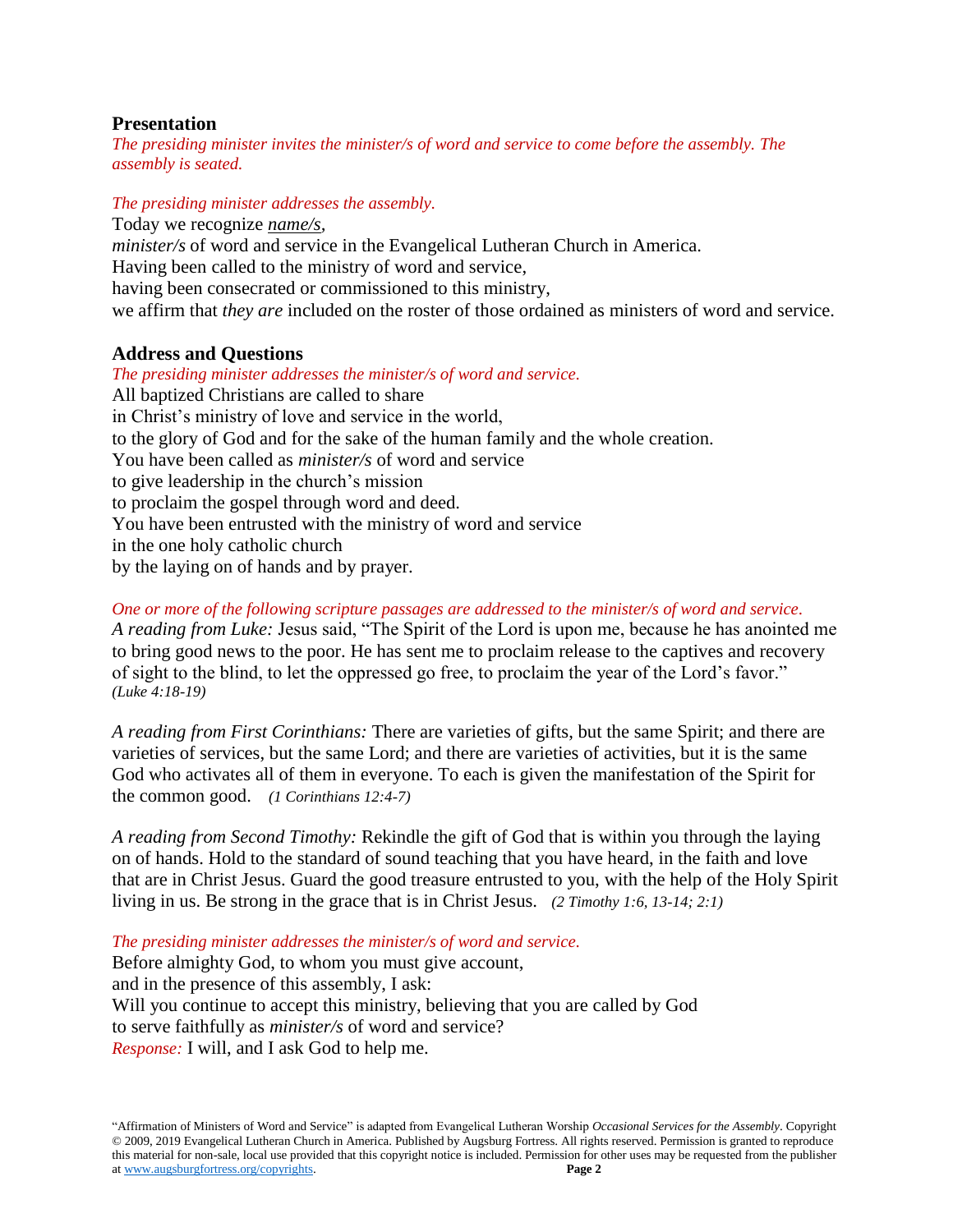The Evangelical Lutheran Church in America confesses that the holy scriptures are the word of God and are the norm of its faith and life. We accept, teach, and confess the Apostles', the Nicene, and the Athanasian Creeds. We also acknowledge the Lutheran confessions as true witnesses and faithful expositions of the holy scriptures. Will you therefore continue to serve in accordance with the holy scriptures and these creeds and confessions? *Response:* I will, and I ask God to help me.

Will you continue to be diligent in your study of the holy scriptures and faithful in your use of the means of grace? Will you pray for God's people, encourage and support them as they worship and grow in faith, and lead them by your own example in faithful service and holy living? *Response:* I will, and I ask God to help me.

Will you give faithful witness in the world through word and deed, that God's love may be known in all that you do? *Response:* I will, and I ask God to help me.

Almighty God, who has given you the will to do these things, graciously give you the strength and compassion to perform them. *The assembly responds:* **Amen.**

*The assembly stands.*

# **Acclamation by the Assembly**

*The minister/s of word and service face the assembly. The presiding minister addresses the assembly.* Will you, assembled as the people of God, continue to receive *name/s* as *minister/s* of word and service, sent by God to serve all people in Christ's name? **We will, and we ask God to help us.**

Will you pray for *them*, help and honor *them* for *their* work's sake, and in all things strive to live together in the peace and unity of Christ? **We will, and we ask God to help us.**

### **Charge**

*The presiding minister addresses the minister/s of word and service.*

*Name/s,*

continue to care for God's people, bear their burdens, and do not betray their confidence. Serve the needy, care for the sick, comfort the distressed,

and, through words and actions, witness faithfully to God's love for all people.

"Affirmation of Ministers of Word and Service" is adapted from Evangelical Lutheran Worship *Occasional Services for the Assembly*. Copyright © 2009, 2019 Evangelical Lutheran Church in America. Published by Augsburg Fortress. All rights reserved. Permission is granted to reproduce this material for non-sale, local use provided that this copyright notice is included. Permission for other uses may be requested from the publisher at [www.augsburgfortress.org/copyrights.](http://www.augsburgfortress.org/copyrights) **Page 3**